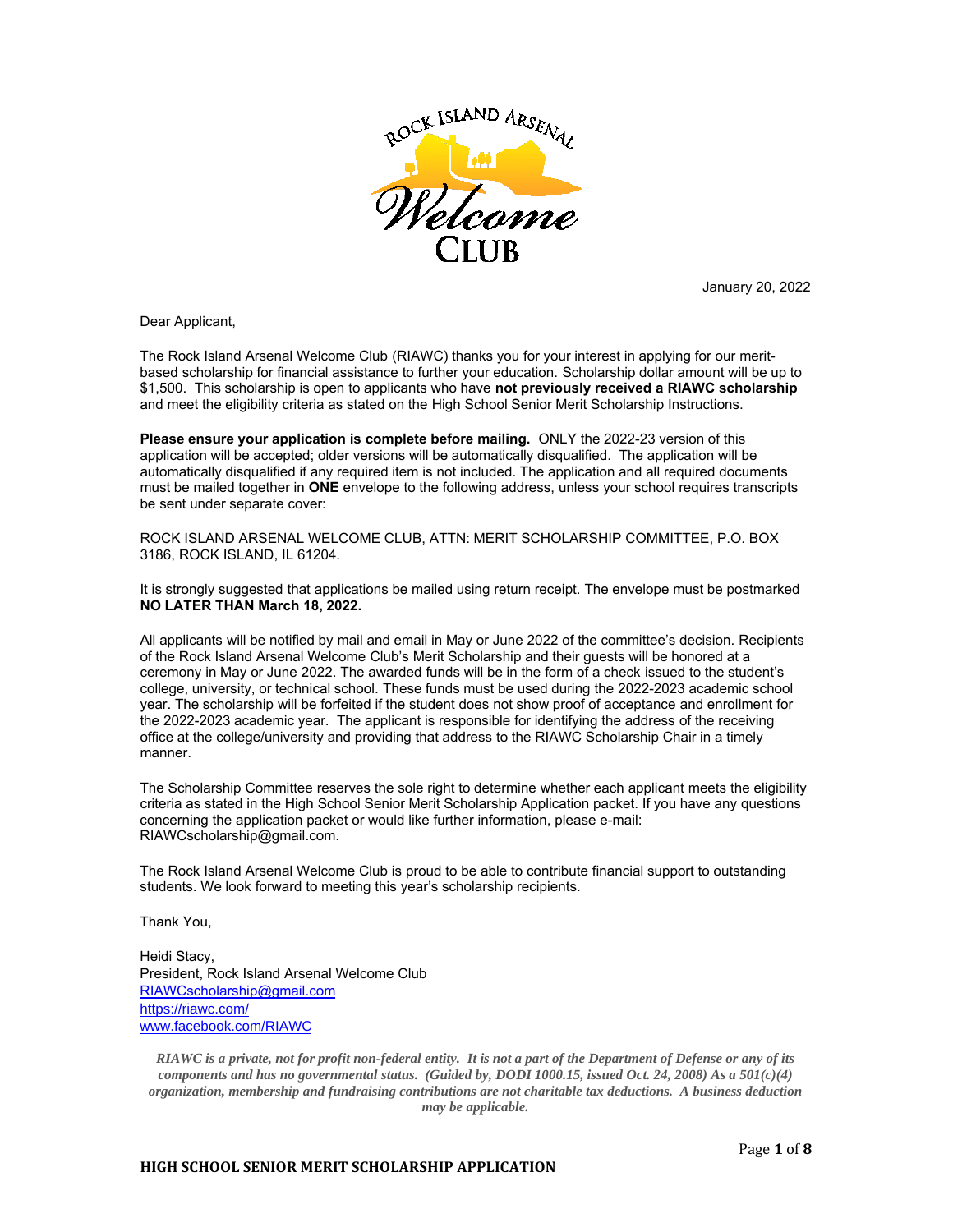## **HIGH SCHOOL SENIOR MERIT SCHOLARSHIP INSTRUCTIONS**

#### **ELIGIBILITY:**

To be eligible, the applicant must be currently attending high school or currently home schooled.

1. Applicant must reside in the local area or have a parent/sponsor residing in local area AND meet one of the following criteria:

a) hold a valid Military ID card (including dependent ID card) or a valid Federal ID card issued by Rock Island Arsenal, or

b) have a parent/sponsor who holds a valid Military ID card or valid Federal ID card issued by Rock Island Arsenal, or

c) who volunteers in a Rock Island Arsenal philanthropic organization, or

d) have a parent who volunteers in a Rock Island Arsenal philanthropic organization.

2. Applicant must plan to attend an accredited university, college, or trade school in a program of study leading to a baccalaureate, an associate, or a specialized technical degree during the 2022-2023 academic year.

3. The scholarship will be forfeited if the student does not show proof of acceptance and enrollment for the 2022-2023 academic year.

4. Applicant has never received a scholarship from the RIAWC.

#### **APPLICATION REQUIREMENTS:**

1. **Two Essays.** Provide a separate sheet for each essay response; essays must be type written, **doublespaced**, 300 to 500 words. Please include the essay question at the top of the essay and the word count at the bottom of the essay.

- **a. When you turn 35, what do you envision being and doing? What is your plan to accomplish your goals?**
- **b. Discuss some issue of personal, local, national, or international concern and its importance to you. How could you be an agent of change for this issue?**
- 2. **Completed Application.** Complete pages 3-8.

3. **Two Letters of Recommendation.** Include one from a current faculty member or instructor if home schooled. The second should be from a community member, employer, or a different faculty member with whom you have been associated in the last two years.

- 4. **Official Transcript.** Most current official academic transcript in a sealed envelope from your registrar's office. Mail to RIAWC address, no later than March 18, 2022.
- 5. **ACT or SAT Scores** (optional). A copy of your results unless score is indicated on your official May be used for awarding purposes.

transcript.

6. **One self-addressed, stamped business-size envelope.**

7. **A photo.** This will be used on the RIAWC poster if you are awarded a scholarship, so we recommend a headshot. **Please email a JPEG-format photo to RIAWCscholarship@gmail.com before March 19, 2022. This photo is not seen by the judges.** 

**\*\*Applications are automatically disqualified if: (1) All required materials are not included in one envelope;** unless the high school requires transcripts be sent under separate cover. The photo should be emailed. **(2) If the application envelope is postmarked later than March 18, 2022.** 

*RIAWC is a private, not for profit non-federal entity. It is not a part of the Department of Defense or any of its components and has no governmental status. (Guided by, DODI 1000.15, issued Oct. 24, 2008) As a 501(c)(4) organization, membership and fundraising contributions are not charitable tax deductions. A business deduction may be applicable.* 

#### **HIGH SCHOOL SENIOR MERIT SCHOLARSHIP APPLICATION**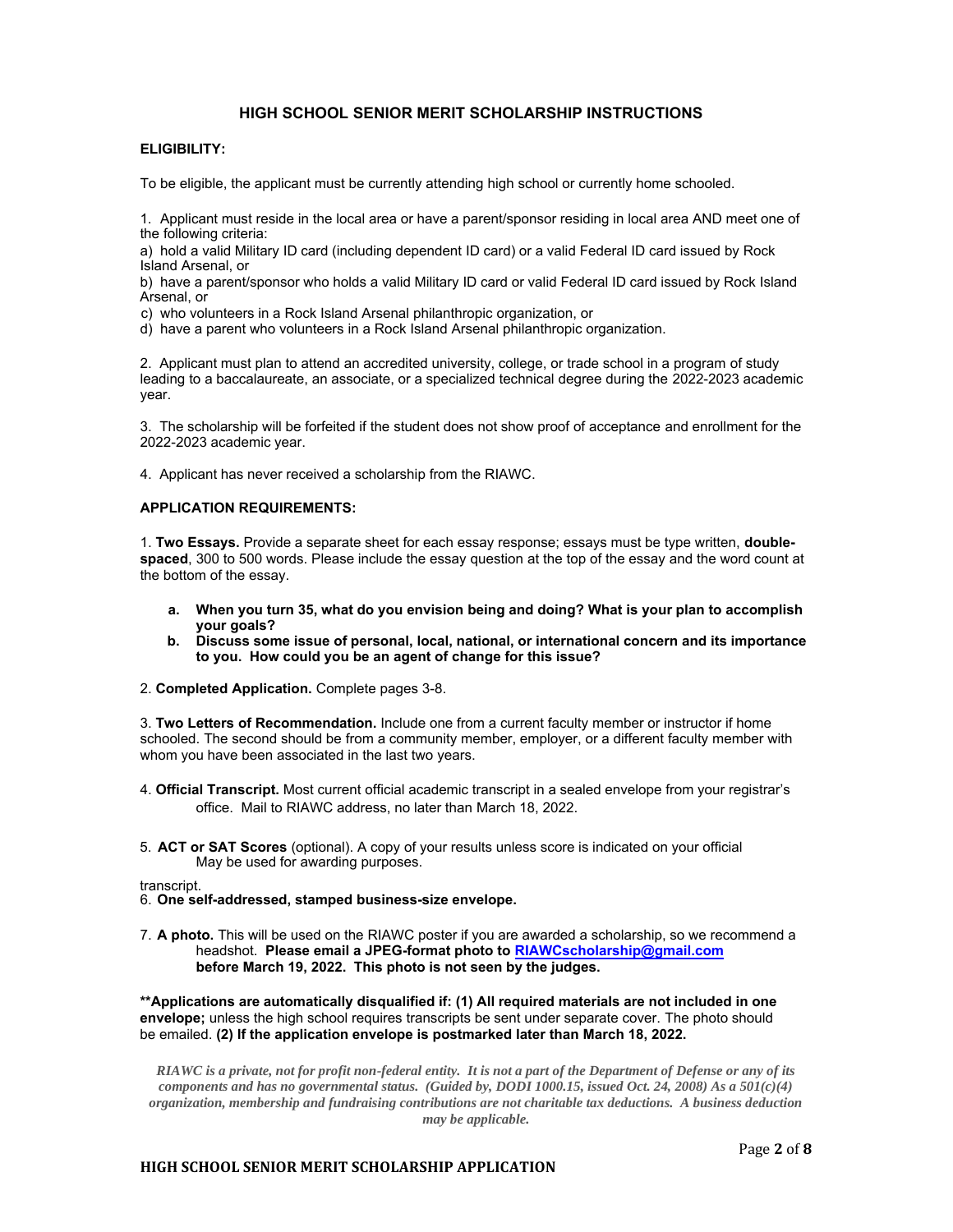# **HIGH SCHOOL SENIOR MERIT SCHOLARSHIP APPLICATION**

| <b>STUDENT INFORMATION</b>                                                                                                                                                                                                                                                                                                                                                                                                                                       |                    |
|------------------------------------------------------------------------------------------------------------------------------------------------------------------------------------------------------------------------------------------------------------------------------------------------------------------------------------------------------------------------------------------------------------------------------------------------------------------|--------------------|
|                                                                                                                                                                                                                                                                                                                                                                                                                                                                  |                    |
| Home Address: <u>example and the contract of the contract of the contract of the contract of the contract of the contract of the contract of the contract of the contract of the contract of the contract of the contract of the</u>                                                                                                                                                                                                                             |                    |
|                                                                                                                                                                                                                                                                                                                                                                                                                                                                  |                    |
|                                                                                                                                                                                                                                                                                                                                                                                                                                                                  |                    |
|                                                                                                                                                                                                                                                                                                                                                                                                                                                                  |                    |
| <b>SPONSOR INFORMATION</b>                                                                                                                                                                                                                                                                                                                                                                                                                                       |                    |
|                                                                                                                                                                                                                                                                                                                                                                                                                                                                  |                    |
| Home Address: <u>Alexander Communication</u> Communication of the Communication Communication Communication Communication                                                                                                                                                                                                                                                                                                                                        |                    |
| Home Phone: New York State And The Contract of the Contract of the Contract of the Contract of the Contract of the Contract of the Contract of the Contract of the Contract of the Contract of the Contract of the Contract of                                                                                                                                                                                                                                   |                    |
| (Please check all that apply):                                                                                                                                                                                                                                                                                                                                                                                                                                   |                    |
| ___Active Duty/Retired ____Military DOD/DA Civilian ____ Deceased ____RIAWC Member                                                                                                                                                                                                                                                                                                                                                                               |                    |
| Relationship to                                                                                                                                                                                                                                                                                                                                                                                                                                                  |                    |
|                                                                                                                                                                                                                                                                                                                                                                                                                                                                  |                    |
|                                                                                                                                                                                                                                                                                                                                                                                                                                                                  |                    |
| guardian is a current RIAWC member, please list name: [198] [2012] [2012] [2012] [2012] [2012] [2012] [2012] [                                                                                                                                                                                                                                                                                                                                                   | List any           |
| RIAWC Board positions ever held, and year(s): ___________________________________                                                                                                                                                                                                                                                                                                                                                                                |                    |
| Privacy Act Statement: Under authority of US Title 10, Section 3012, the enclosed personal information will be<br>maintained by the Rock Island Arsenal Welcome Club Scholarship Committee for administrative use and released only to<br>the individuals needed to evaluate the application. The disclosure of the information is voluntary; however, failure to<br>disclose all or part of the requested information may hinder evaluation of the application. |                    |
| I certify that the information in the application is true and correct to the best of my knowledge. I understand that I may be<br>disqualified if I have knowingly included false information in this application. I agree to abide by the conditions of the Merit<br>Scholarship Committee and accept the final decisions of the independent selection committee.                                                                                                |                    |
| PLEASE CHOOSE YES OR NO:                                                                                                                                                                                                                                                                                                                                                                                                                                         |                    |
| Yes, I hereby give permission to the Rock Island Arsenal Welcome Club to use my name and photo for publication<br>in articles relating to and/or publicizing the RIAWC Scholarship grants and program.                                                                                                                                                                                                                                                           |                    |
| No, I do not give permission to the Rock Island Arsenal Welcome Club to use my name and photo for publication<br>in articles relating to and/or publicizing the RIAWC Scholarship grants and program.                                                                                                                                                                                                                                                            |                    |
| Applicant Signature: Manual Contract of Applicant Signature: Manual Contract of Applicant Signature                                                                                                                                                                                                                                                                                                                                                              | Date:_____________ |
|                                                                                                                                                                                                                                                                                                                                                                                                                                                                  |                    |
| RIAWC is a private, not for profit non-federal entity. It is not a part of the Department of Defense or any of its<br>components and has no governmental status. (Guided by, DODI 1000.15, issued Oct. 24, 2008) As a 501(c)(4)<br>organization, membership and fundraising contributions are not charitable tax deductions. A business deduction<br>may be applicable.                                                                                          |                    |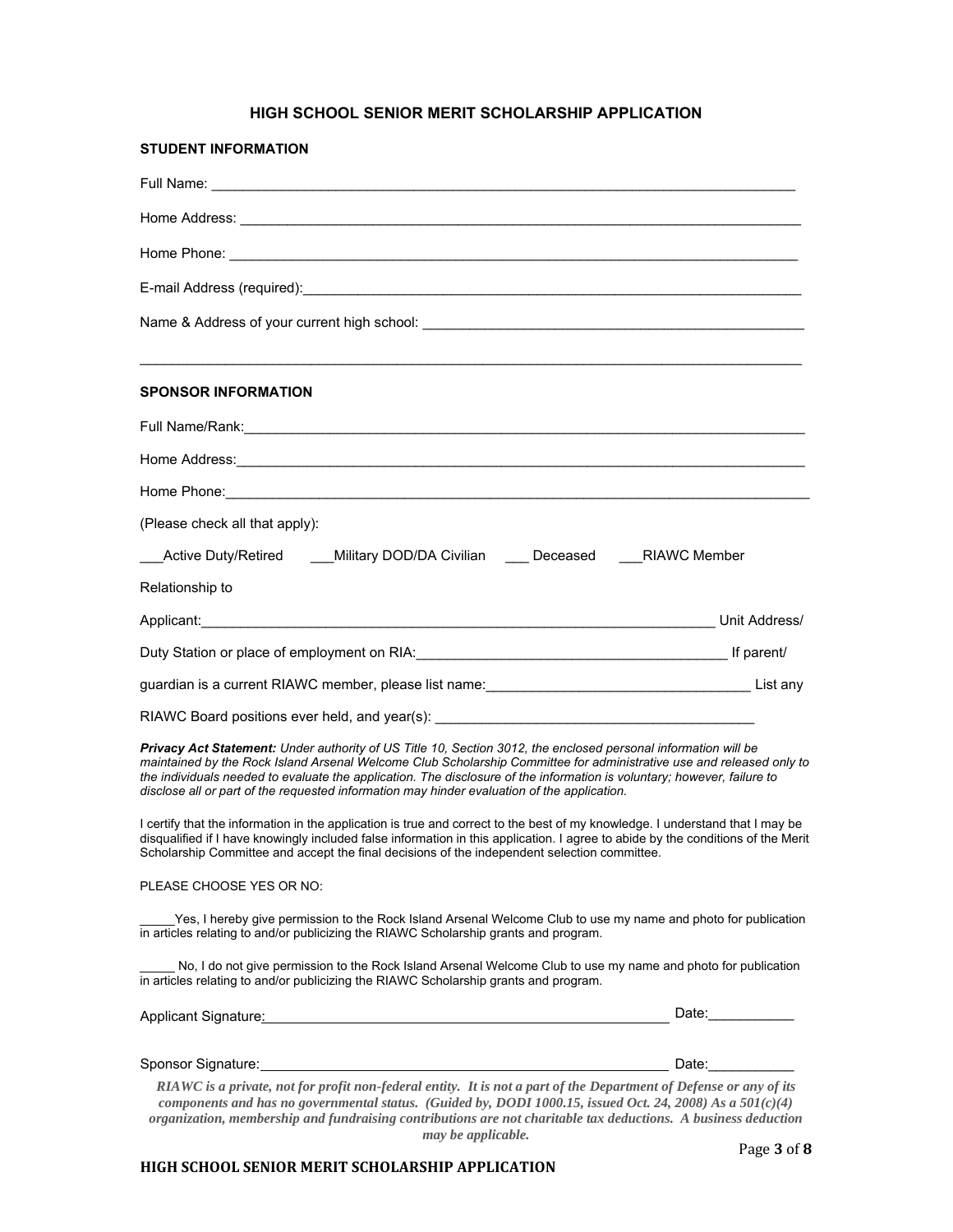### **HIGH SCHOOL SENIOR MERIT SCHOLARSHIP APPLICATION**

## **ACADEMIC INFORMATION**

List the college or university that you plan to attend in the academic year 2022-2023. If you are still considering your options, list your top three choices.

\_\_\_\_\_\_\_\_\_\_\_\_\_\_\_\_\_\_\_\_\_\_\_\_\_\_\_\_\_\_\_\_\_\_\_\_\_\_\_\_\_\_\_\_\_\_\_\_\_\_\_\_\_\_\_\_\_\_\_\_\_\_\_\_\_\_\_\_\_\_\_\_\_\_\_\_

\_\_\_\_\_\_\_\_\_\_\_\_\_\_\_\_\_\_\_\_\_\_\_\_\_\_\_\_\_\_\_\_\_\_\_\_\_\_\_\_\_\_\_\_\_\_\_\_\_\_\_\_\_\_\_\_\_\_\_\_\_\_\_\_\_\_\_\_\_\_\_\_\_\_\_\_

\_\_\_\_\_\_\_\_\_\_\_\_\_\_\_\_\_\_\_\_\_\_\_\_\_\_\_\_\_\_\_\_\_\_\_\_\_\_\_\_\_\_\_\_\_\_\_\_\_\_\_\_\_\_\_\_\_\_\_\_\_\_\_\_\_\_\_\_\_\_\_\_\_\_\_\_ What is your intended major & minor area of study? \_\_\_\_\_\_\_\_\_\_\_\_\_\_\_\_\_\_\_\_\_\_\_\_\_\_\_\_\_\_\_\_\_\_\_\_\_\_\_\_\_\_\_\_\_\_\_\_\_\_\_\_\_\_\_\_\_\_\_\_\_\_\_\_\_\_\_\_\_\_\_\_\_\_\_\_ \_\_\_\_\_\_\_\_\_\_\_\_\_\_\_\_\_\_\_\_\_\_\_\_\_\_\_\_\_\_\_\_\_\_\_\_\_\_\_\_\_\_\_\_\_\_\_\_\_\_\_\_\_\_\_\_\_\_\_\_\_\_\_\_\_\_\_\_\_\_\_\_\_\_\_\_ **Work Experience.** \* List all work experience in the last four years. Year(s) Employer Title\_\_\_\_\_\_\_\_\_\_\_\_\_\_\_\_\_\_\_\_\_\_\_Average Hours Per Week \_\_\_\_\_\_\_\_\_\_\_\_\_\_\_\_\_\_\_\_\_\_\_\_\_\_\_\_\_\_\_\_\_\_\_\_\_\_\_\_\_\_\_\_\_\_\_\_\_\_\_\_\_\_\_\_\_\_\_\_\_\_\_\_\_\_\_\_\_\_\_\_\_\_\_\_\_ \_\_\_\_\_\_\_\_\_\_\_\_\_\_\_\_\_\_\_\_\_\_\_\_\_\_\_\_\_\_\_\_\_\_\_\_\_\_\_\_\_\_\_\_\_\_\_\_\_\_\_\_\_\_\_\_\_\_\_\_\_\_\_\_\_\_\_\_\_\_\_\_\_\_\_\_\_ \_\_\_\_\_\_\_\_\_\_\_\_\_\_\_\_\_\_\_\_\_\_\_\_\_\_\_\_\_\_\_\_\_\_\_\_\_\_\_\_\_\_\_\_\_\_\_\_\_\_\_\_\_\_\_\_\_\_\_\_\_\_\_\_\_\_\_\_\_\_\_\_\_\_\_\_\_ \_\_\_\_\_\_\_\_\_\_\_\_\_\_\_\_\_\_\_\_\_\_\_\_\_\_\_\_\_\_\_\_\_\_\_\_\_\_\_\_\_\_\_\_\_\_\_\_\_\_\_\_\_\_\_\_\_\_\_\_\_\_\_\_\_\_\_\_\_\_\_\_\_\_\_\_\_ **Sports Activities. \*** List all sports beginning with the most recent year. State sport leadership positions. Year(s) Sport Team Communication Team Leadership Role, if any \_\_\_\_\_\_\_\_\_\_\_\_\_\_\_\_\_\_\_\_\_\_\_\_\_\_\_\_\_\_\_\_\_\_\_\_\_\_\_\_\_\_\_\_\_\_\_\_\_\_\_\_\_\_\_\_\_\_\_\_\_\_\_\_\_\_\_\_\_\_\_\_\_\_\_\_\_ \_\_\_\_\_\_\_\_\_\_\_\_\_\_\_\_\_\_\_\_\_\_\_\_\_\_\_\_\_\_\_\_\_\_\_\_\_\_\_\_\_\_\_\_\_\_\_\_\_\_\_\_\_\_\_\_\_\_\_\_\_\_\_\_\_\_\_\_\_\_\_\_\_\_\_\_\_ \_\_\_\_\_\_\_\_\_\_\_\_\_\_\_\_\_\_\_\_\_\_\_\_\_\_\_\_\_\_\_\_\_\_\_\_\_\_\_\_\_\_\_\_\_\_\_\_\_\_\_\_\_\_\_\_\_\_\_\_\_\_\_\_\_\_\_\_\_\_\_\_\_\_\_\_\_

## **\* Attach additional sheets if necessary.**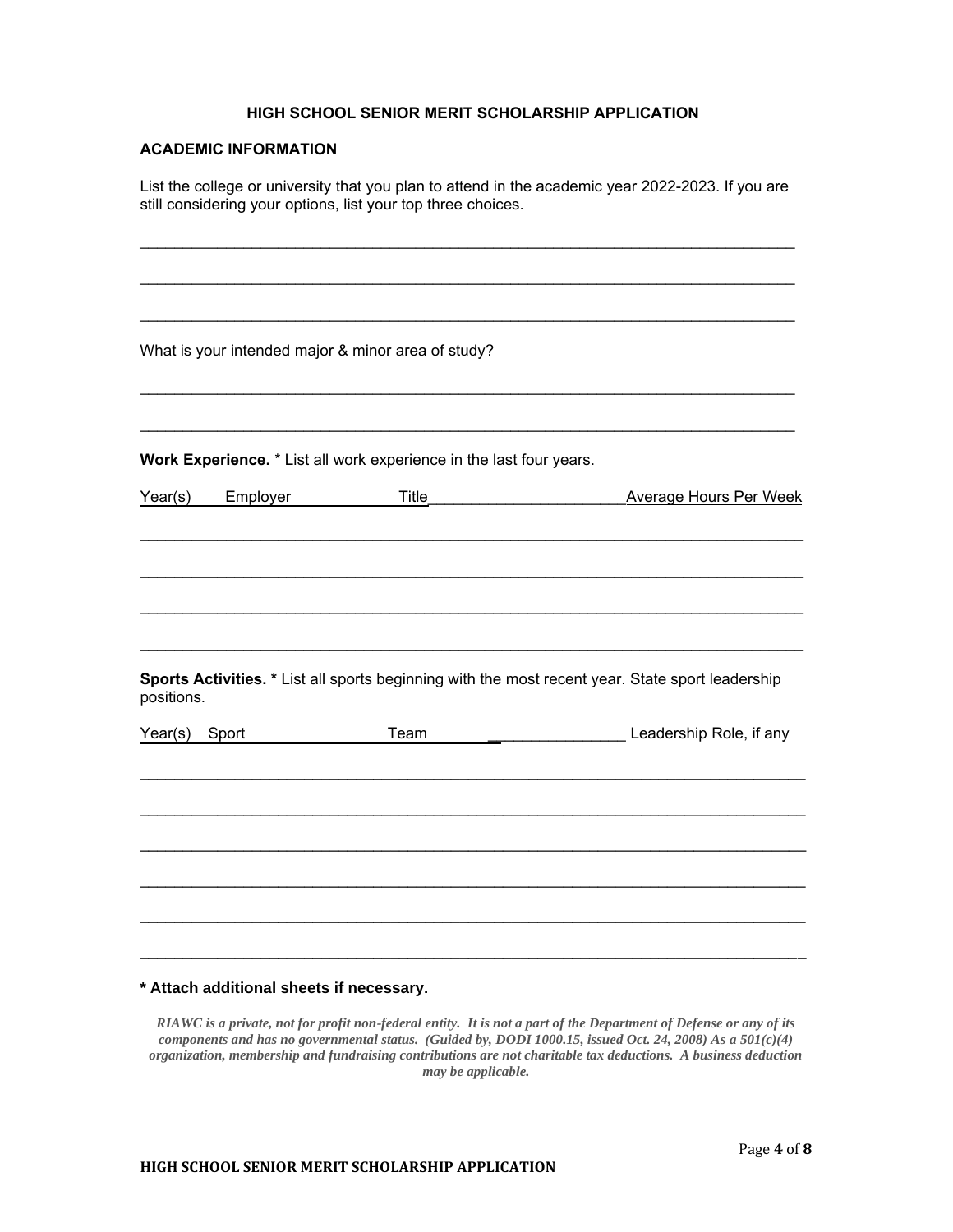# **HIGH SCHOOL SENIOR MERIT SCHOLARSHIP APPLICATION**

**Special Awards, Recognitions or Achievements\*** List all awards, etc. received in the last four years. Include year received honor and award sponsor/donor.

|                                                |              | Volunteer Activities. * List all volunteer activities during the last four years. |                                                |  |  |
|------------------------------------------------|--------------|-----------------------------------------------------------------------------------|------------------------------------------------|--|--|
| Year(s)                                        | Organization |                                                                                   | Description of Activity Average Hours Per Week |  |  |
|                                                |              |                                                                                   |                                                |  |  |
|                                                |              |                                                                                   |                                                |  |  |
|                                                |              |                                                                                   |                                                |  |  |
|                                                |              |                                                                                   |                                                |  |  |
|                                                |              |                                                                                   |                                                |  |  |
|                                                |              |                                                                                   |                                                |  |  |
|                                                |              | Organizations and Clubs. * List all community and school organizations and clubs. |                                                |  |  |
| Organization <b>Company Company</b><br>Year(s) |              |                                                                                   | Leadership Role(s)<br>Leadership Role(s)       |  |  |
|                                                |              |                                                                                   |                                                |  |  |
|                                                |              |                                                                                   |                                                |  |  |
|                                                |              |                                                                                   |                                                |  |  |
|                                                |              |                                                                                   |                                                |  |  |
|                                                |              |                                                                                   |                                                |  |  |
|                                                |              |                                                                                   |                                                |  |  |
|                                                |              |                                                                                   |                                                |  |  |
|                                                |              |                                                                                   |                                                |  |  |
|                                                |              |                                                                                   |                                                |  |  |
|                                                |              |                                                                                   |                                                |  |  |

**\*Attach additional sheets if necessary.**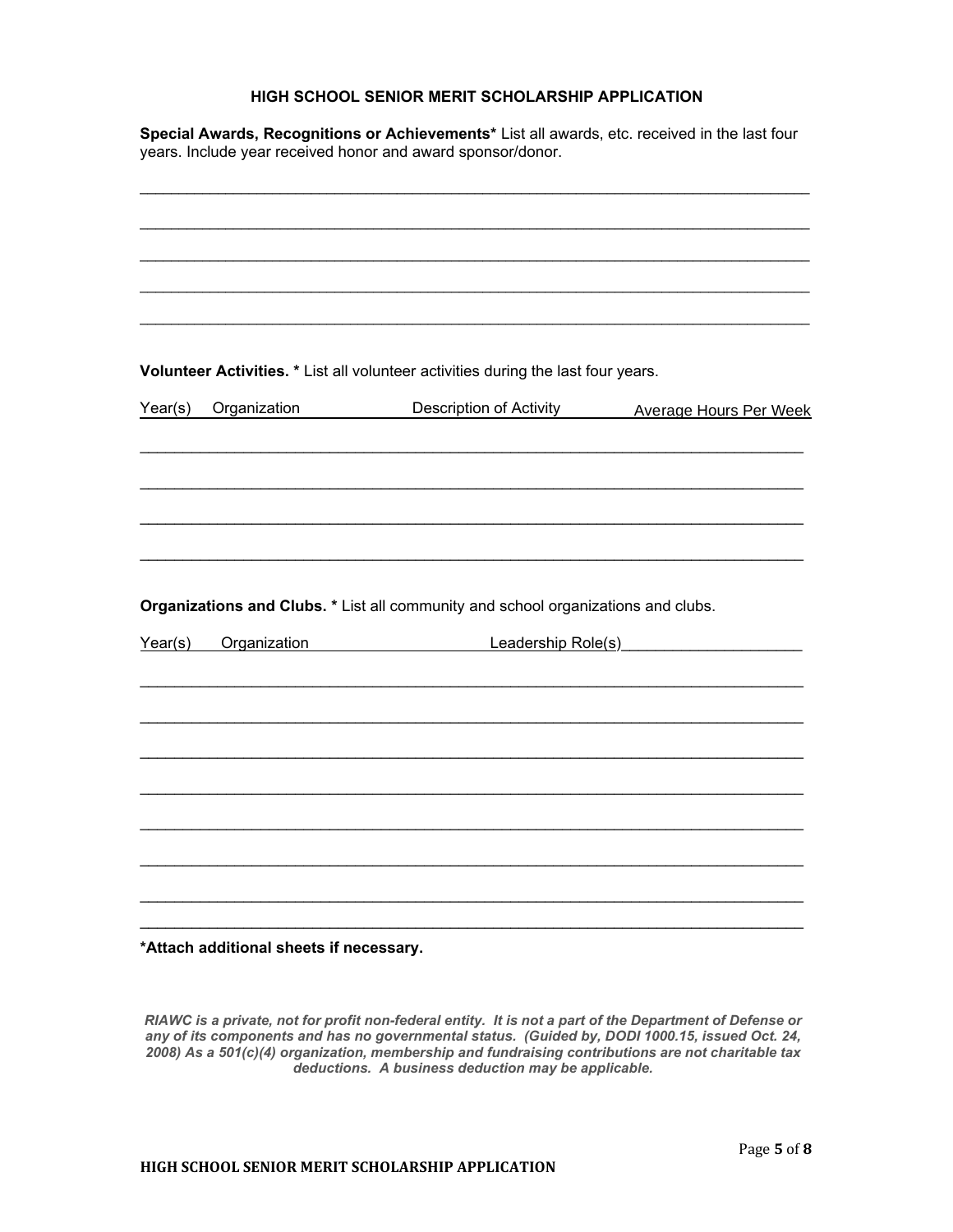**HIGH SCHOOL SENIOR MERIT SCHOLARSHIP APPLICATION RECOMMENDATION** 

### **INSTRUCTIONS FOR LETTER OF RECOMMENDATION #1 (FACULTY)**

Include one (1) letter of recommendation from a faculty member who has known you within the last two years. **This letter MUST come from a faculty member who is not related to you.** 

| Applicant's Name:                                                           |
|-----------------------------------------------------------------------------|
|                                                                             |
| Association with applicant: North and Secretary Association with applicant: |
| Length of time:                                                             |

Dear Faculty Member:

To complete the applicant's RIAWC HIGH SCHOOL SENIOR Merit Scholarship Application, please write a recommendation letter. **To eliminate any bias, please DO NOT use the student's name, age, race, or sex in your evaluation. Refer to him/her as** *"the applicant."* 

Please consider the applicant's ability to complete his/her proposed program of study and assigned responsibilities by addressing and evaluating the following areas: personal character, intellectual promise, industry, motivation, leadership, integrity, overall performance, and ability to work with others.

**Staple this sheet to your letter of recommendation. After signing the letter, please seal in an envelope, sign over the envelope seal,** and return the completed recommendation to applicant with sufficient time for applicant to meet the postmark deadline of March 18, 2022.

Thank you for your willingness to help this applicant apply for a scholarship from the Rock Island Arsenal Welcome Club.

Heidi Stacy President, Rock Island Arsenal Welcome Club

RIAWCscholarship@gmail.com https://riawc.com www.facebook.com/RIAWC

### **HIGH SCHOOL SENIOR MERIT SCHOLARSHIP APPLICATION RECOMMENDATION**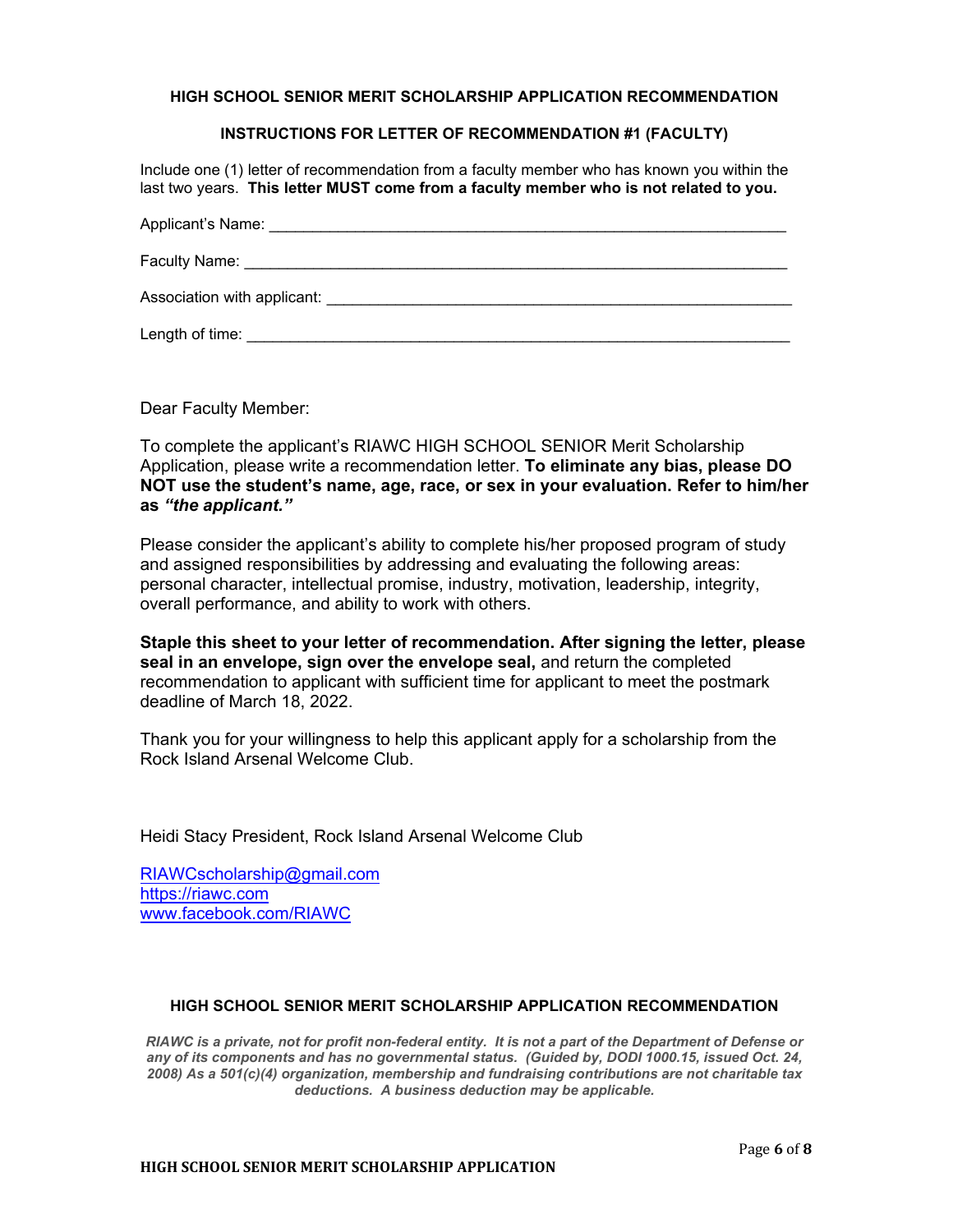### **HIGH SCHOOL SENIOR MERIT SCHOLARSHIP APPLICATION RECOMMENDATION**

## **INSTRUCTIONS FOR LETTER OF RECOMMENDATION #2**

### **(COMMUNITY MEMBER/EMPLOYER/ADDITIONAL FACULTY)**

Include one (1) letter of recommendation from a community member, employer, or additional faculty member who has known you within the last two years.

| Applicant's Name:                          |
|--------------------------------------------|
| Community Member/Employer or Faculty Name: |
| Association with Applicant:                |

 $L$ ength of Time:  $\Box$ 

Dear Community Member, Employer, or Faculty Member:

To complete the applicant's RIAWC HIGH SCHOOL SENIOR Merit Scholarship Application, please write a recommendation letter. **To eliminate any bias, DO NOT use the student's name, age, race, or sex in your evaluation. Refer to him/her as**  *"the applicant."*

Please consider the applicant's ability to complete his/her proposed program of study and assigned responsibilities by addressing and evaluating the following areas: personal character, intellectual promise, industry, motivation, leadership, integrity, overall performance, and ability to work with others.

**Staple this sheet to your letter of recommendation. After signing the letter, please seal in an envelope, sign over the envelope seal,** and return the completed recommendation to applicant with sufficient time for applicant to meet the postmark deadline of March 18, 2022.

Thank you for your willingness to help this applicant apply for a scholarship from the Rock Island Arsenal Welcome Club.

Heidi Stacy, President, Rock Island Arsenal Welcome Club

RIAWCscholarship@gmail.com https://riawc.com www.facebook.com/RIAWC

## **HIGH SCHOOL SENIOR MERIT SCHOLARSHIP APPLICATION RECOMMENDATION**